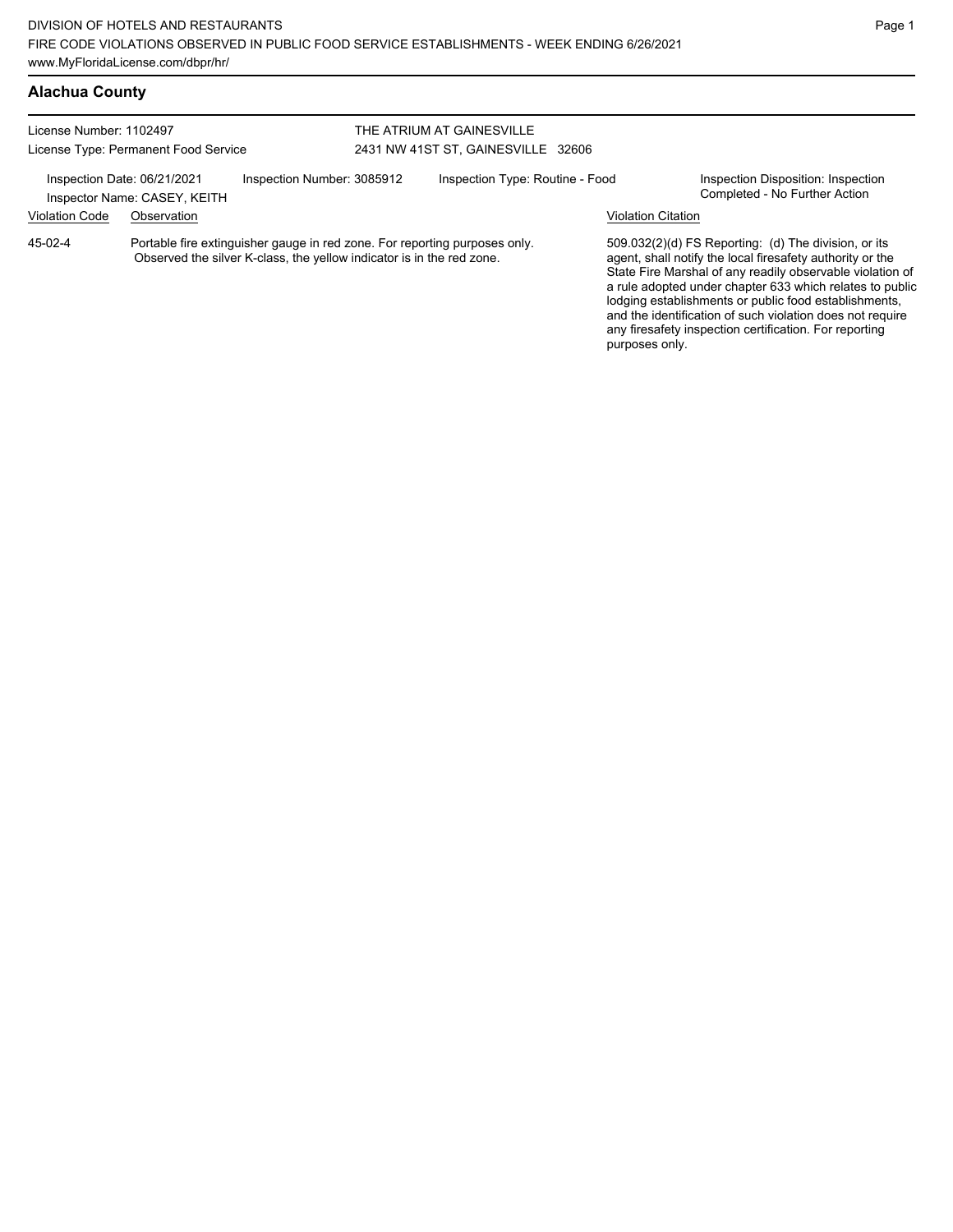| License Number: 2200688              |                                  |                                            | <b>GATOR'S DOCKSIDE LAKE CITY</b>    |                                                                                   |                           |                                                                                                                                                                                                                                                                                                                                                                                                                            |  |
|--------------------------------------|----------------------------------|--------------------------------------------|--------------------------------------|-----------------------------------------------------------------------------------|---------------------------|----------------------------------------------------------------------------------------------------------------------------------------------------------------------------------------------------------------------------------------------------------------------------------------------------------------------------------------------------------------------------------------------------------------------------|--|
| License Type: Permanent Food Service |                                  |                                            | 313 NW COMMONS LOOP, LAKE CITY 32055 |                                                                                   |                           |                                                                                                                                                                                                                                                                                                                                                                                                                            |  |
| Inspection Date: 06/24/2021          | Inspector Name: BAILEY, KIMBERLY | Inspection Number: 3087071                 |                                      | Inspection Type: Complaint Full                                                   |                           | Inspection Disposition: Warning<br>Issued                                                                                                                                                                                                                                                                                                                                                                                  |  |
| <b>Violation Code</b>                | Observation                      |                                            |                                      |                                                                                   | <b>Violation Citation</b> |                                                                                                                                                                                                                                                                                                                                                                                                                            |  |
| $45-02-4$                            |                                  | back door in kitchen. **Repeat Violation** |                                      | Portable fire extinguisher gauge in red zone. For reporting purposes only. By the | purposes only.            | 509.032(2)(d) FS Reporting: (d) The division, or its<br>agent, shall notify the local firesafety authority or the<br>State Fire Marshal of any readily observable violation of<br>a rule adopted under chapter 633 which relates to public<br>lodging establishments or public food establishments,<br>and the identification of such violation does not require<br>any firesafety inspection certification. For reporting |  |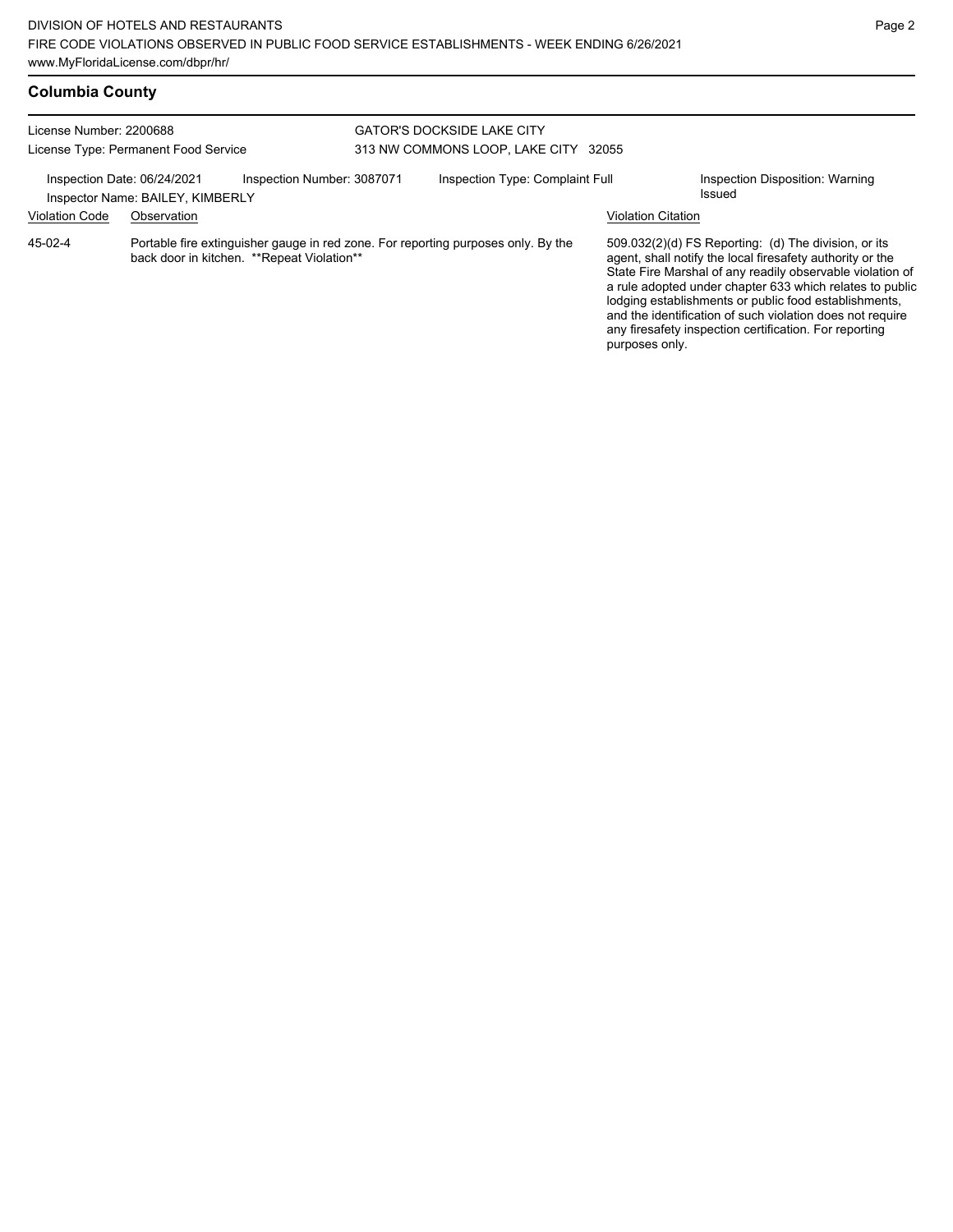## **Dade County**

| License Number: 2359766<br>License Type: Mobile Food Dispensing Vehicle<br>Inspection Number: 1235394<br>Inspection Date: 06/17/2021<br>Inspector Name: SEYBA, JAMES |                                                               |                                               |                                                                                     | ANGEL'S TIKI BAR<br>860 NE 79TH ST, MIAMI 33138                                     |                                                                                                                                                                                                                                                                                                                                                                                                                            |                                                                                                                                                                                                                                                                                                                                                                                                                            |  |  |
|----------------------------------------------------------------------------------------------------------------------------------------------------------------------|---------------------------------------------------------------|-----------------------------------------------|-------------------------------------------------------------------------------------|-------------------------------------------------------------------------------------|----------------------------------------------------------------------------------------------------------------------------------------------------------------------------------------------------------------------------------------------------------------------------------------------------------------------------------------------------------------------------------------------------------------------------|----------------------------------------------------------------------------------------------------------------------------------------------------------------------------------------------------------------------------------------------------------------------------------------------------------------------------------------------------------------------------------------------------------------------------|--|--|
|                                                                                                                                                                      |                                                               |                                               |                                                                                     | Inspection Type: Food-Licensing Inspection                                          | Inspection Disposition: Inspection<br>Completed - No Further Action                                                                                                                                                                                                                                                                                                                                                        |                                                                                                                                                                                                                                                                                                                                                                                                                            |  |  |
| <b>Violation Code</b>                                                                                                                                                | Observation                                                   |                                               |                                                                                     |                                                                                     | <b>Violation Citation</b>                                                                                                                                                                                                                                                                                                                                                                                                  |                                                                                                                                                                                                                                                                                                                                                                                                                            |  |  |
| 48-04-4                                                                                                                                                              |                                                               | of the building. For reporting purposes only. |                                                                                     | Propane tank (larger than 2.7 lb. water capacity/1 lb. gas capacity) located inside | purposes only.                                                                                                                                                                                                                                                                                                                                                                                                             | 509.032(2)(d) FS Reporting: (d) The division, or its<br>agent, shall notify the local firesafety authority or the<br>State Fire Marshal of any readily observable violation of<br>a rule adopted under chapter 633 which relates to public<br>lodging establishments or public food establishments,<br>and the identification of such violation does not require<br>any firesafety inspection certification. For reporting |  |  |
| License Number: 2312223                                                                                                                                              |                                                               | <b>SUSHI RUNNER</b>                           |                                                                                     |                                                                                     |                                                                                                                                                                                                                                                                                                                                                                                                                            |                                                                                                                                                                                                                                                                                                                                                                                                                            |  |  |
| License Type: Permanent Food Service                                                                                                                                 |                                                               |                                               | 17331 S DIXIE HWY, PALMETTO BAY 33157                                               |                                                                                     |                                                                                                                                                                                                                                                                                                                                                                                                                            |                                                                                                                                                                                                                                                                                                                                                                                                                            |  |  |
|                                                                                                                                                                      | Inspection Date: 06/22/2021<br>Inspector Name: AZPURUA, JULIO | Inspection Number: 3087085                    |                                                                                     | Inspection Type: Complaint Full                                                     |                                                                                                                                                                                                                                                                                                                                                                                                                            | Inspection Disposition: Administrative<br>complaint recommended                                                                                                                                                                                                                                                                                                                                                            |  |  |
| <b>Violation Code</b>                                                                                                                                                | Observation                                                   |                                               |                                                                                     |                                                                                     | <b>Violation Citation</b>                                                                                                                                                                                                                                                                                                                                                                                                  |                                                                                                                                                                                                                                                                                                                                                                                                                            |  |  |
| 48-04-4<br>of the building. For reporting purposes only.<br>Observed 20 lbs. propane tank stored at office next to kitchen.                                          |                                                               |                                               | Propane tank (larger than 2.7 lb. water capacity/1 lb. gas capacity) located inside |                                                                                     | 509.032(2)(d) FS Reporting: (d) The division, or its<br>agent, shall notify the local firesafety authority or the<br>State Fire Marshal of any readily observable violation of<br>a rule adopted under chapter 633 which relates to public<br>lodging establishments or public food establishments,<br>and the identification of such violation does not require<br>any firesafety inspection certification. For reporting |                                                                                                                                                                                                                                                                                                                                                                                                                            |  |  |

purposes only.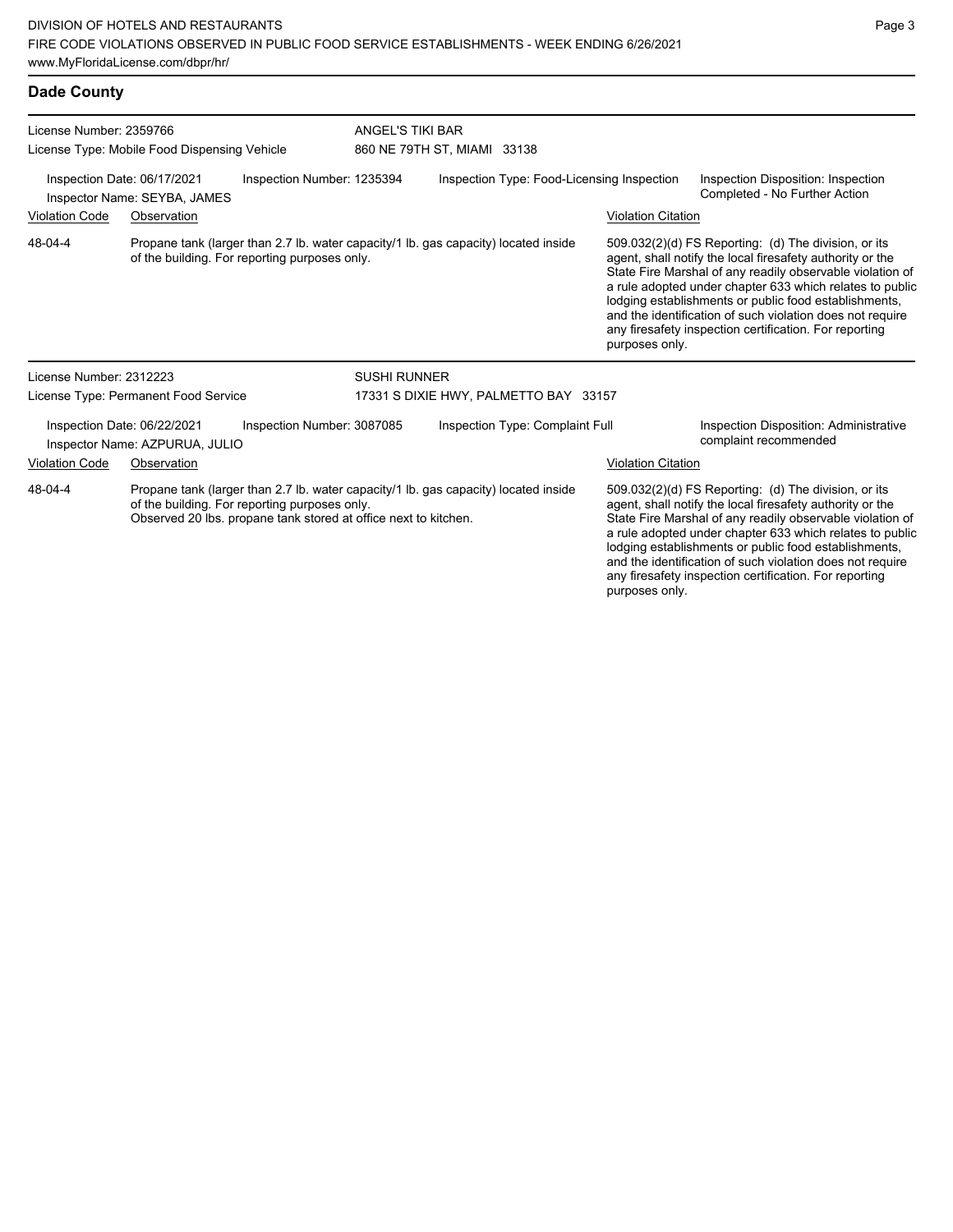| License Number: 3700973                                                                    |             |                                                      | CHINA KITCHEN                           |                                                                              |                           |                                                                                                                                                                                                                                                                                                                                                                                                                            |  |
|--------------------------------------------------------------------------------------------|-------------|------------------------------------------------------|-----------------------------------------|------------------------------------------------------------------------------|---------------------------|----------------------------------------------------------------------------------------------------------------------------------------------------------------------------------------------------------------------------------------------------------------------------------------------------------------------------------------------------------------------------------------------------------------------------|--|
| License Type: Permanent Food Service                                                       |             |                                                      | 11198 SPRING HILL DR, SPRING HILL 34609 |                                                                              |                           |                                                                                                                                                                                                                                                                                                                                                                                                                            |  |
| Inspection Number: 3087194<br>Inspection Date: 06/25/2021<br>Inspector Name: DAHL, MICHELE |             |                                                      | Inspection Type: Complaint Full         |                                                                              |                           | Inspection Disposition: Warning<br>Issued                                                                                                                                                                                                                                                                                                                                                                                  |  |
| <b>Violation Code</b>                                                                      | Observation |                                                      |                                         |                                                                              | <b>Violation Citation</b> |                                                                                                                                                                                                                                                                                                                                                                                                                            |  |
| 47-02-4                                                                                    |             | Surge protector by reach in cooler, scorched outlets |                                         | Observed scorch marks around electrical outlet. For reporting purposes only. | purposes only.            | 509.032(2)(d) FS Reporting: (d) The division, or its<br>agent, shall notify the local firesafety authority or the<br>State Fire Marshal of any readily observable violation of<br>a rule adopted under chapter 633 which relates to public<br>lodging establishments or public food establishments,<br>and the identification of such violation does not require<br>any firesafety inspection certification. For reporting |  |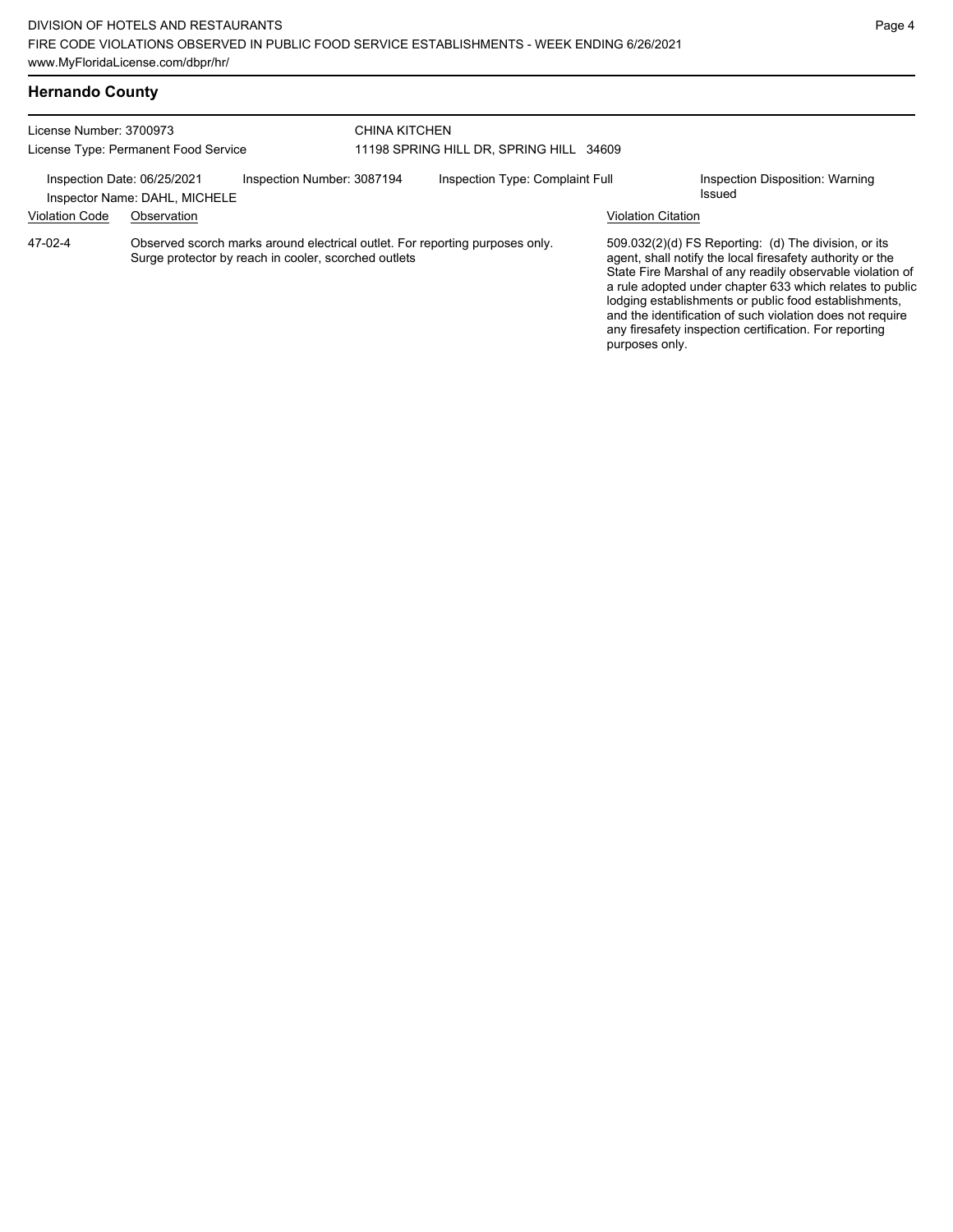## **Hillsborough County**

| License Number: 3918338                                                                                                                                                                                                                                 | License Type: Permanent Food Service                              |                                                                                   | <b>WILD N SMOKEY BBQ</b><br>6032 N US HWY 41, APOLLO BEACH 33572 |                                                                                                                                                                                                                                                                                                                                                                  |                                                                                                                                                                                                                                                                                                                                                                                                                            |  |
|---------------------------------------------------------------------------------------------------------------------------------------------------------------------------------------------------------------------------------------------------------|-------------------------------------------------------------------|-----------------------------------------------------------------------------------|------------------------------------------------------------------|------------------------------------------------------------------------------------------------------------------------------------------------------------------------------------------------------------------------------------------------------------------------------------------------------------------------------------------------------------------|----------------------------------------------------------------------------------------------------------------------------------------------------------------------------------------------------------------------------------------------------------------------------------------------------------------------------------------------------------------------------------------------------------------------------|--|
|                                                                                                                                                                                                                                                         | Inspection Date: 06/23/2021<br>Inspector Name: SANDERS, CLEVELAND | Inspection Number: 3085657                                                        | Inspection Type: Routine - Food                                  |                                                                                                                                                                                                                                                                                                                                                                  | Inspection Disposition: Inspection<br>Completed - No Further Action                                                                                                                                                                                                                                                                                                                                                        |  |
| <b>Violation Code</b>                                                                                                                                                                                                                                   | Observation                                                       |                                                                                   |                                                                  | <b>Violation Citation</b>                                                                                                                                                                                                                                                                                                                                        |                                                                                                                                                                                                                                                                                                                                                                                                                            |  |
| 49-05-4                                                                                                                                                                                                                                                 |                                                                   | Increased seating from 0 to 13. For reporting purposes only. **Repeat Violation** |                                                                  | purposes only.                                                                                                                                                                                                                                                                                                                                                   | 509.032(2)(d) FS Reporting: (d) The division, or its<br>agent, shall notify the local firesafety authority or the<br>State Fire Marshal of any readily observable violation of<br>a rule adopted under chapter 633 which relates to public<br>lodging establishments or public food establishments,<br>and the identification of such violation does not require<br>any firesafety inspection certification. For reporting |  |
| License Number: 3917203                                                                                                                                                                                                                                 |                                                                   |                                                                                   | <b>BAY GARDENS RETIREMENT VILLAGE</b>                            |                                                                                                                                                                                                                                                                                                                                                                  |                                                                                                                                                                                                                                                                                                                                                                                                                            |  |
|                                                                                                                                                                                                                                                         | License Type: Permanent Food Service                              |                                                                                   | 1415 E 124TH AVE, TAMPA 33612                                    |                                                                                                                                                                                                                                                                                                                                                                  |                                                                                                                                                                                                                                                                                                                                                                                                                            |  |
|                                                                                                                                                                                                                                                         | Inspection Date: 06/22/2021<br>Inspector Name: JAIME, ANTONY      | Inspection Number: 3063966                                                        | Inspection Type: Routine - Food                                  |                                                                                                                                                                                                                                                                                                                                                                  | Inspection Disposition: Call Back -<br>Admin. complaint recommended                                                                                                                                                                                                                                                                                                                                                        |  |
| <b>Violation Code</b>                                                                                                                                                                                                                                   | Observation                                                       |                                                                                   |                                                                  | <b>Violation Citation</b>                                                                                                                                                                                                                                                                                                                                        |                                                                                                                                                                                                                                                                                                                                                                                                                            |  |
| 45-02-4<br>- From initial inspection : Portable fire extinguisher gauge in red zone. For<br>reporting purposes only. Silver Extinguisher by back door. - From follow-up<br>inspection 2021-06-22: Observed k class fire extinguisher still in red zone. |                                                                   |                                                                                   |                                                                  | 509.032(2)(d) FS Reporting: (d) The division, or its<br>agent, shall notify the local firesafety authority or the<br>State Fire Marshal of any readily observable violation of<br>a rule adopted under chapter 633 which relates to public<br>lodging establishments or public food establishments,<br>and the identification of such violation does not require |                                                                                                                                                                                                                                                                                                                                                                                                                            |  |

any firesafety inspection certification. For reporting

purposes only.